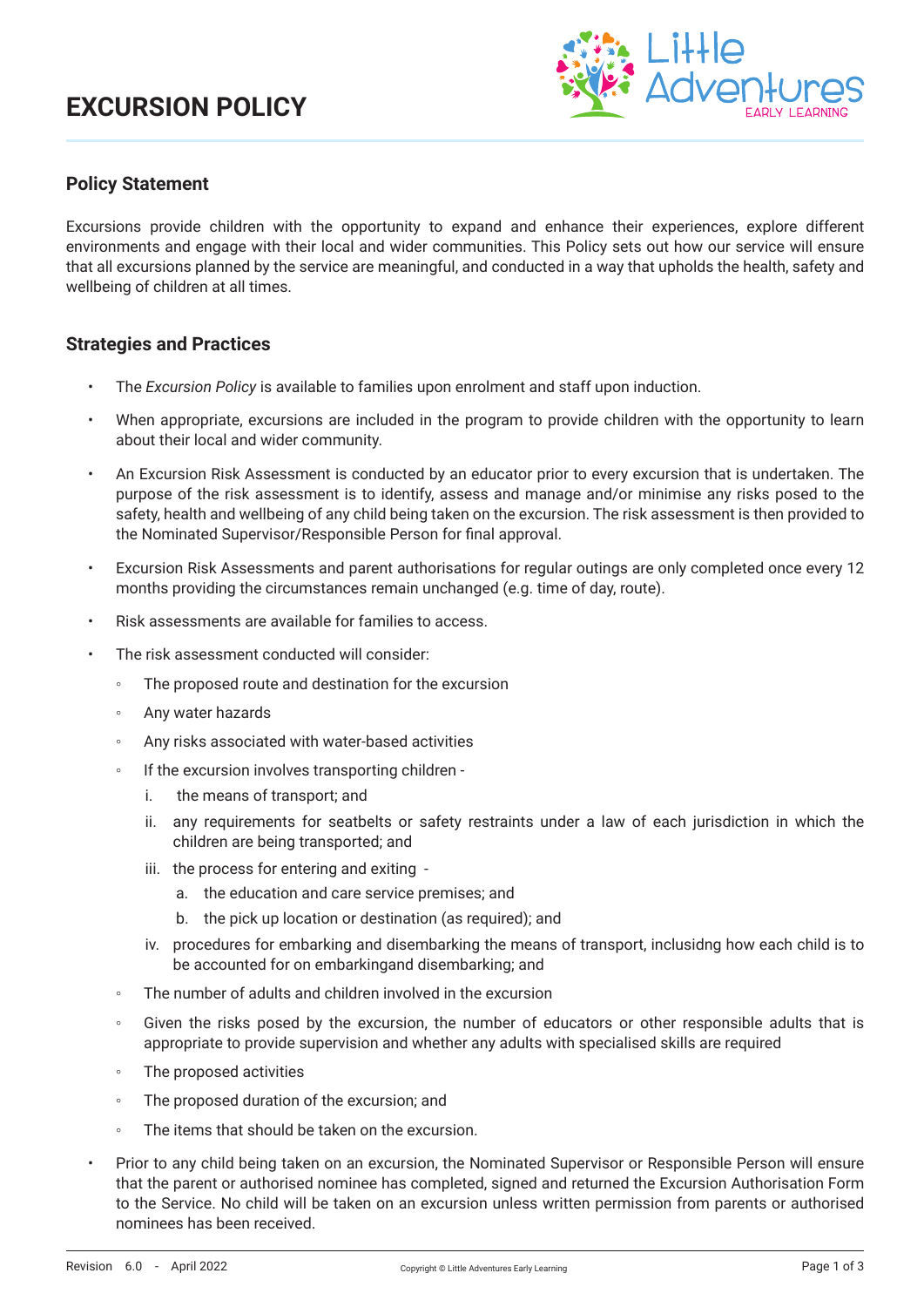# **EXCURSION POLICY**



- The following details will be included in the Excursion Authorisation Form:
	- Child's name
	- The reason the child is to be taken outside the premises
	- If the authorisation is for a regular outing, a description of when the child is to be taken on the regular outings
	- If the authorisation is for an excursion that is not a regular outing, the date the child is to be taken on the excursion.
	- If the excursion involves transporting children
		- i. the means of transport and
		- ii. any requirements for seatbelts or safety restraints under a law of each jurisdiction in which the children are being transported
	- A description of the proposed destination for the excursion
	- The proposed activities to be undertaken by the child during the excursion
	- The period the child will be away from the premises
	- The anticipated number of children likely to be attending the excursion
	- The anticipated ratio of educators attending the excursion to the anticipated number of children attending the excursion
	- The anticipated number of staff members and any other adults who will accompany and supervise the children on the excursion; and
	- That a risk assessment has been prepared and is available at the service.
- The Nominated Supervisor will appoint a Responsible Person to be in charge of the excursion, and ensure that the qualifications, training and number of the educators attending the excursion meet regulatory requirements. The Responsible Person will also be responsible for establishing a specific list of items required for the excursion.
- All educators, students, parents and volunteers will be provided with sufficient information to ensure the health and safety of children (e.g. itinerary, special requirements, safety procedures, grouping of children and responsibilities, contact numbers etc.)
- The items that are taken on each excursion include, but are not limited to:
	- First aid kit
	- Emergency Ventolin, EpiPen and Panadol
	- Medications for children and staff with diagnosed medical conditions and their action plans
	- Emergency contact details for each child's authorised contacts
	- Roll of children that are in attendance at the excursion
	- Excursion permission forms
	- Centre's mobile phone; and
	- A list of educators who are attending the excursion and their emergency contact details.
- Before leaving on the excursion, the Responsible Person in charge at the service will be provided with:
	- A list of educators who are attending the excursion and their contact details
	- The roll of children that are in attendance at the excursion